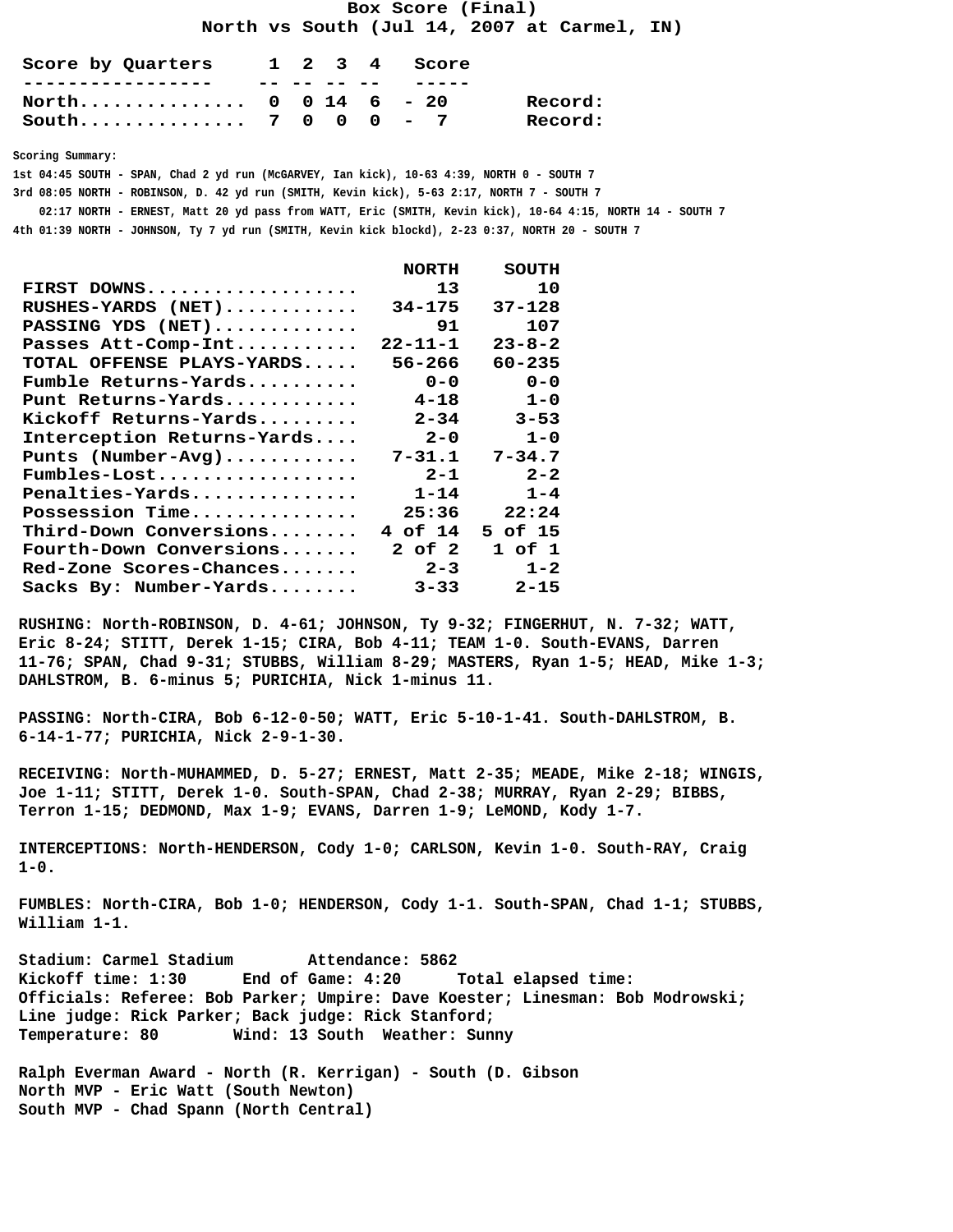**Game MVP - Eric Watt (South Newton)**